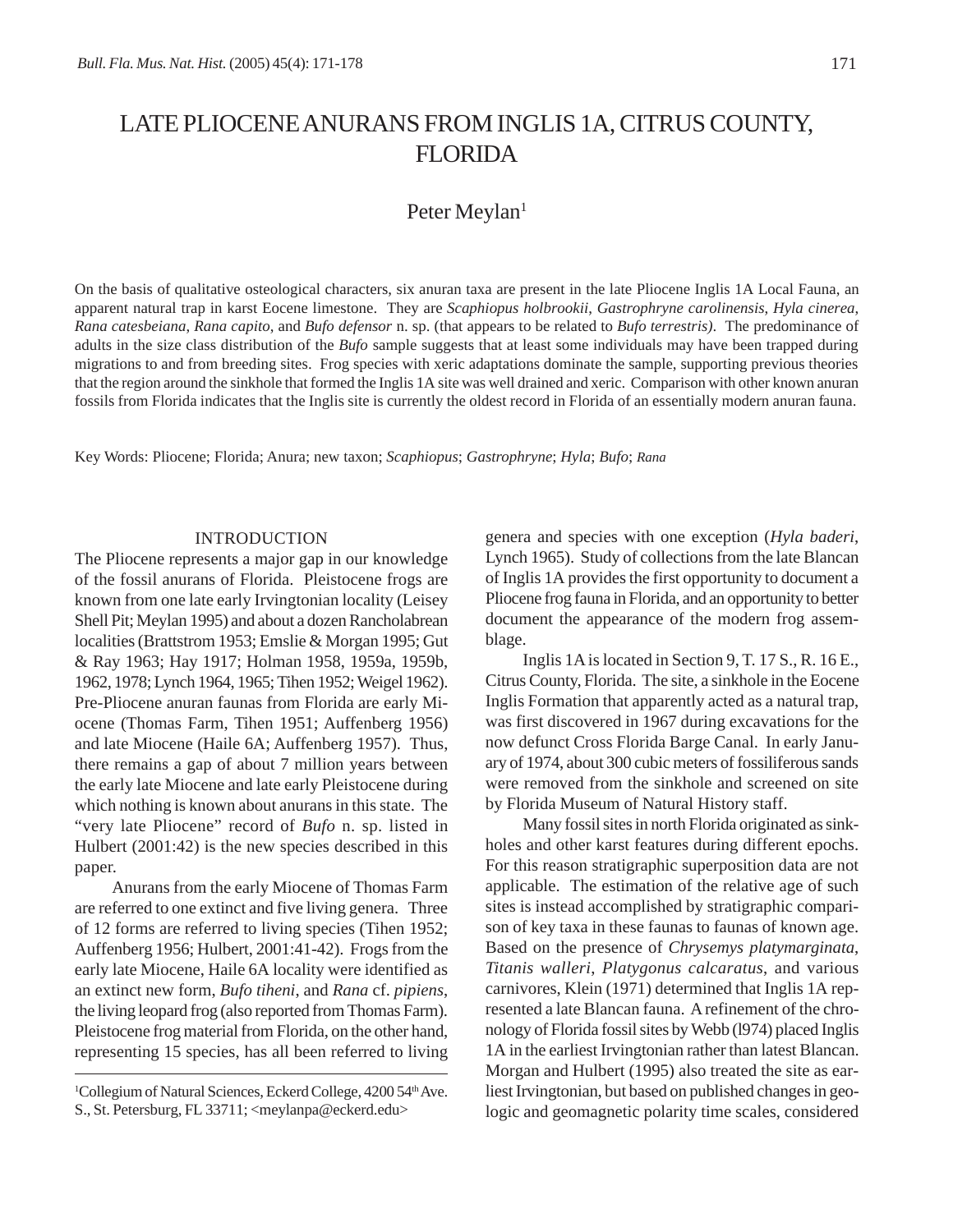the earliest Irvingtonian to be late Pliocene. Although its relative age is unchanged, Inglis 1A is now regarded as latest Blancan rather than earliest Irvingtonian, as the boundary between these two ages is currently defined.

### **METHODS**

In the present study, diagnostic isolated fossil elements of anurans were identified on the basis of qualitative characters. Elements of the pectoral girdle (scapulae) and pelvic girdle (ilia) were found to be most useful (but see Bever, 2005). In addition, a number of other elements, such as the frontoparietals of *Bufo* and the fused sacrococcyx of *Scaphiopus*, were also used.

Skeletal terminology follows that used by students of anuran paleontology for the last half century including Tihen (1951), Auffenberg (1956), Holman (1959b), Lynch (1971), Tyler (1976), and Menzies et al. (2002). Recent comparative material employed in this study is housed in the Florida Museum of Natural History herpetology collection. The minimum number of individuals was determined for each species by counting the most common right, left, or unpaired element.

### SYSTEMATIC PALEONTOLOGY Family PELOBATIDAE *SCAPHIOPUS HOLBROOKII* (Harlan, 1835)

Referred Specimens.—Inglis 1A: UF 222911, 222922-222927, seven right ilia; 222928-222934, seven left ilia; 222912, 222935-222943, 10 sacrococcyges; 222944-222949, six right scapulae; 222913, 222950- 222953, five left scapulae.

Discussion.—The presence of the distinctive fused sacrococcyx of *Scaphiopus* (Fig. 1B) and finely textured skull elements to which the skin is coossified establishes the presence of this genus at Inglis 1A. Although fusion of the sacral vertebra to the urostyle occurs as an anomaly in a number of frog genera, among North American anurans it is typical only of the pelobatid genera *Scaphiopus* and *Spea*.

Auffenberg (1956) distinguished the two groups of North American spadefoot toads (treated as the subgenera *Scaphiopus* and *Spea*) on the basis of the ilium. These groups are now treated as genera (Wiens & Titus 1991). In *Scaphiopus*, the protuberance on the ilium is either absent or slightly developed (occurs as a variant in *Spea*). When present, it is located between the dorsal edge of the acetabular fossa and the dorsal margin of the ilium. In *Spea*, the protuberance is ridge-like, and



Figure 1. *Scaphiopus holbrookii* from Inglis 1A. A. UF 222913, left scapula in ventral view; B. UF 222912, sacrococcyx in ventral view; C. UF 222911, right ilium in lateral view. Scale = 10 mm.

directed more dorsally, thus contributing to the height of the dorsal acetabular expansion. Twelve ilia present in the Inglis collection have a small prominence located between the dorsal edge of the acetabular fossa and the dorsal edge of the ilium (Fig. 1C). In lateral view the tip of the protuberance protrudes above the dorsal edge of the ilium. This same condition exists in Recent *Scaphiopus holbrookii*.

In all Recent *Scaphiopus* examined, the scapulae were found to have subequal coracoid and clavicle pro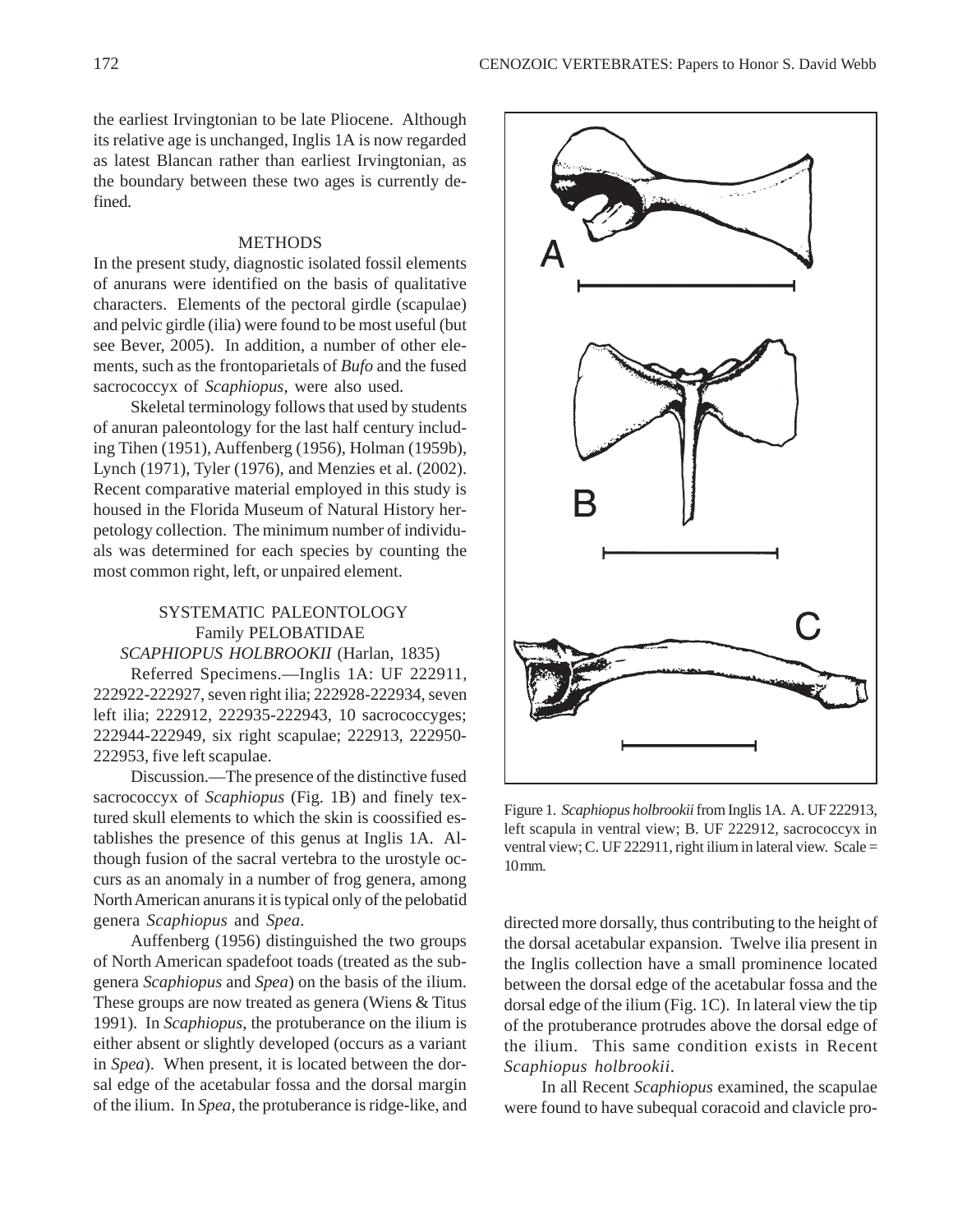cesses. In addition, it was noted that the clavicle processes of these scapulae possess anterior expansions reminiscent of the crests found on the ilia of ranid frogs (Fig. 1A). Eleven scapulae fitting this description are present in the Inglis 1A material. Comparison of these scapulae to Recent skeletons indicates that they are most similar to *Scaphiopus holbrookii*. The two processes mentioned above diverge less in the fossils and in *S*. *holbrookii* than in other *Scaphiopus* species examined. In addition, the extent of the expansion on the clavicle process in the fossils and in *S*. *holbrookii* is greater than that observed in other *Scaphiopus*. These features of the scapulae and ilia of the Inglis *Scaphiopus* permit its assignment to the living species *Scaphiopus holbrookii*.

### Family BUFONIDAE *BUFO DEFENSOR* **n. sp.**

Holotype Specimen.—Right frontoparietal UF 222916 (Fig. 2B, D).

Referred specimens.—Inglis 1A: UF 222222- 222223 two left frontoparietals with fused occipitals; 222224-222439, 215 right ilia; 222915, 222440-222651, 212 left ilia; 222914, 222652-222750, 99 left frontoparietals; 222751-222862, 111 right frontoparietals; 222992-223011, 20 right scapulae; 223012-223029, 18 right scapulae.

Type Locality.—Inglis 1A, Section 9, T. 17 S., R. 16 E., Citrus Co., Florida.

Range.—Known only from the type locality, late Blancan.

Diagnosis.—The frontoparietals of *Bufo defensor* have a larger supraorbital crest than any other New World member of the genus. Although these crests are the same shape as those of *Bufo terrestris*, they are larger and end in a tall hemisphere posteriorly (Fig. 2C- $D$ ).

Measurements of the ilia of both species suggest *Bufo defensor* is about one-third larger than *B*. *terrestris*.

Etymology.—*Bufo defensor* is named for the Florida Defenders of the Environment, a Gainesvillebased conservation organization that successfully stopped the building of the Cross Florida Barge Canal, which would have cut into the top of the Floridan Aquifer. It was during excavations for the canal that the type locality was discovered.

Discussion.—The large number of dorsally expanded anuran frontoparietals in the Inglis 1A collection indicates the presence of a toad with large supraorbital crests. Tihen (1962) stated that the frontoparietal is the most useful element for the identification of New World bufonids. An examination of bufonid skeletons (17 species) and figures from Tihen (1962) and Blair (1972) reveals that the crests of the Inglis 1A *Bufo* are much larger than those of any other New World toad, fossil or living. Thus, these frontoparietals and associated elements apparently represent an unnamed species.

The affinities of this toad lie with the *americanus* group of Tihen (1962). In the *calamita* and *valliceps* groups the frontoparietals are always fused to the prootics. This condition is present in only two of 205 frontoparietals from Inglis. Frontoparietal crests are absent in the *boreas* group.



Figure 2. *Bufo defensor* n. sp. from Inglis 1A. A. UF 222914, left frontoparietal in dorsal view; B. UF 222916, holotype right frontoparietal in dorsal view; C. UF 222914; left frontoparietal in posterior view; D. UF 222916, holotype right frontoparietal in posterior view; E. UF 222915, right ilium in lateral view.  $Scale = 10$  mm.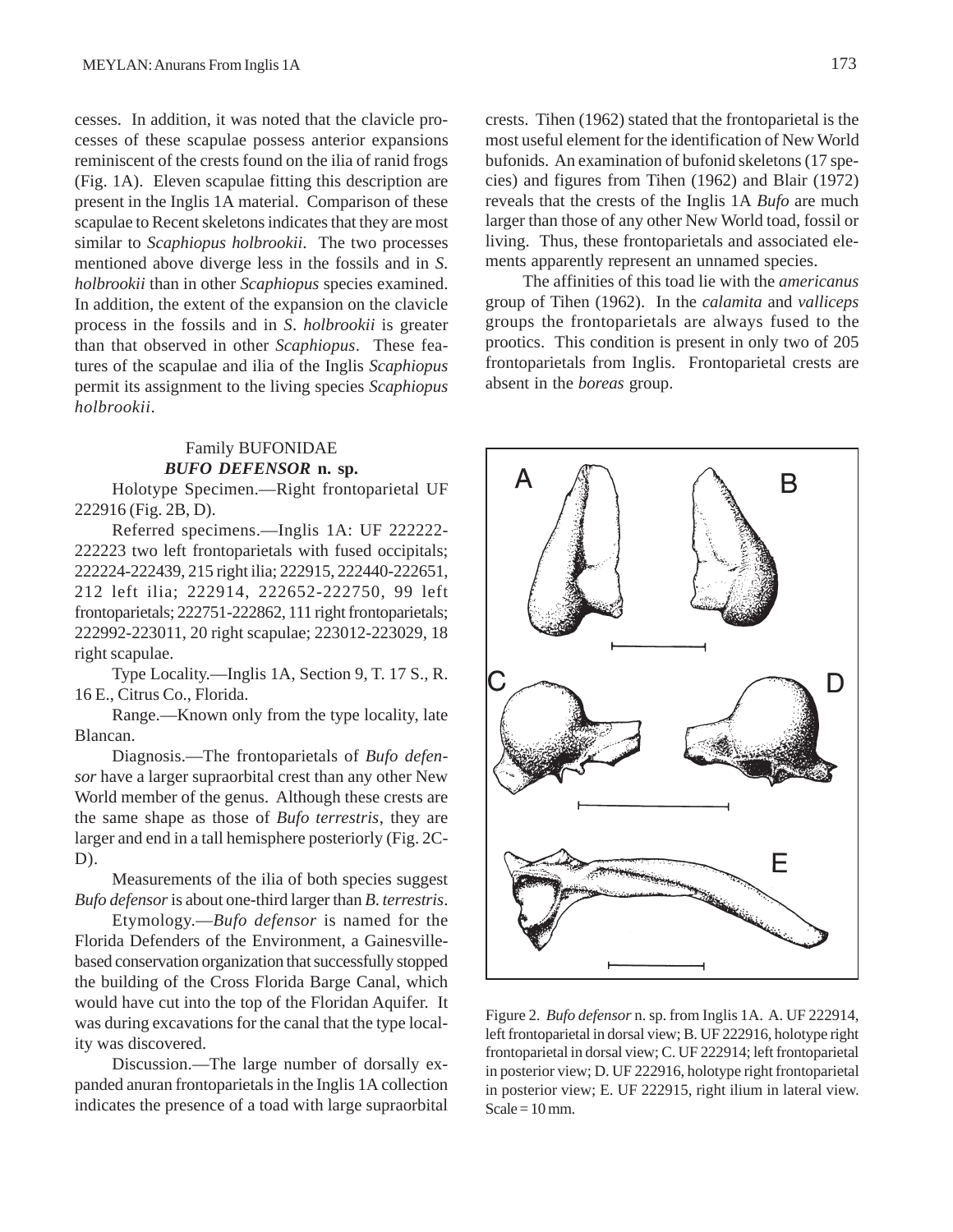A combination of characters distinguishes *Bufo* ilia from those of other anurans. The ilial prominence is on the dorsal edge of the ilium and lacks a protuberance, although there may be a roughened area on it. The *Bufo* ilia from Inglis (Fig. 2E) strongly suggest those of *Bufo terrestris*. The ilial prominence is low, with either the anterior and posterior slopes subequal or with the anterior slope steeper, sometimes very much so.

The frontoparietal crests of the Inglis toad are similar in shape to those of *Bufo terrestris*. They increase in height posteriorly and end abruptly in a large hemisphere. They are slightly crescent-shaped, with the concave side medial. This similarity in crest shape and ilia suggests that the Inglis toad is closely related to Recent *Bufo terrestris*.

### Family HYLIDAE *HYLA CINEREA* (Schneider, 1799)

Referred specimens.—Inglis 1A: UF 222921, 222958, two left ilia.

Discussion.—Lynch (1966) noted that fossil tree frogs are comparatively rare. This is certainly true for the Inglis fauna. Only two ilia and two scapulae from Inglis can be assigned to this family.

The ilia of North American members of the genus *Hyla* have a rounded protuberance on the dorsal prominence. This protuberance is usually lateral and does not extend far above the dorsal margin of the prominence (Auffenberg 1956:fig. 3). Specific assignments of hylid ilia have been based on the relative position of the anterior borders of the dorsal protuberance and acetabulum (Lynch 1966), and on the location of the protuberance on the dorsal prominence (Auffenberg 1956). In the Inglis fossils (Fig. 3A), the anterior border of the dorsal prominence is even with the anterior border of the acetabular fossa. A large number of tree frogs, including *H*. *cinerea*, *H*. *gratiosa*, *H*. *squirrela*, *H*. *versicolor*, and various *Pseudacris*, share this character state (Lynch 1966). In *H*. *cinerea*, *H*. *gratiosa* and the Inglis fossils the protuberance covers the dorsal prominence. The ilia of *H*. *gratiosa* differ from those of *Hyla cinerea* and the Inglis fossils in having the ventral acetabular expansion joining the ilial shaft far anterior to the anterior edge of the dorsal prominence. In *H*. *cinerea* and the fossils it joins just anterior to this point. Based on these similarities the Inglis hylid is referred to *Hyla cinerea*.

Hylid scapulae are similar in appearance to those of *Scaphiopus*, but they lack the anterior expansion of the clavicle process. It was not possible to identify the two hylid scapulae from Inglis 1A to species.



Figure 3. Ilia of hylid and microhylid frogs from Inglis 1A. A. UF 222921, left ilium of *Hyla cinerea* in lateral view; B. UF 222920, right ilium of *Gastrophryne carolinensis* in lateral view. Scale =  $5 \text{ mm}$ .

### Family MICROHYLIDAE *GASTROPHRYNE CAROLINENSIS* **(**Holbrook, 1836)

Referred specimens.—Inglis 1A: UF 222920, 222954-222957, five right ilia.

Discussion.—The ilia of *Gastrophryne* can be distinguished from those of other North American frogs by the smooth surface and triangular shape of the dorsal prominence, in combination with the anteriorly produced ventral acetabular expansion (Auffenberg 1956:fig. 2). Five such ilia (Fig 3B) are present in the Inglis material. These ilia are assigned to *G*. *carolinensis* on the basis of their small size. No other elements were referable to *G*. *carolinensis*.

### Family RANIDAE

*RANA CAPITO* LeConte, 1855 Referred specimens.—Inglis 1A: UF 222919, 222959-222972 15 right ilia; 222973-222991, 19 left ilia.

### *RANA CATESBEIANA* Shaw, 1802

Referred specimens.—Inglis 1A: UF 222206- 222213, eight left ilia; 222918-222221, nine right ilia; 223035-223037 three right scapulae; 222917, 223030- 223034 six left scapulae.

Discussion.—A long, broad iliac crest is frequently cited as a characteristic of the genus *Rana* (Holman & Schloeder 1991; Meylan 1995). The shape of the posterior edge of the ilial crest serves to distinguish the bullfrogs, *Rana catesbeiana*, *R*. *grylio*, and *R*. *hecksheri*, from the smaller ranids, *Rana capito, R*. *clamitans, R*. *palustris*, *R*. *pipiens,* and *R*. *sylvatica* (Auffenberg 1956). In the bullfrogs this edge slopes off sharply to meet the ilial shaft (Fig. 4A), while in the other group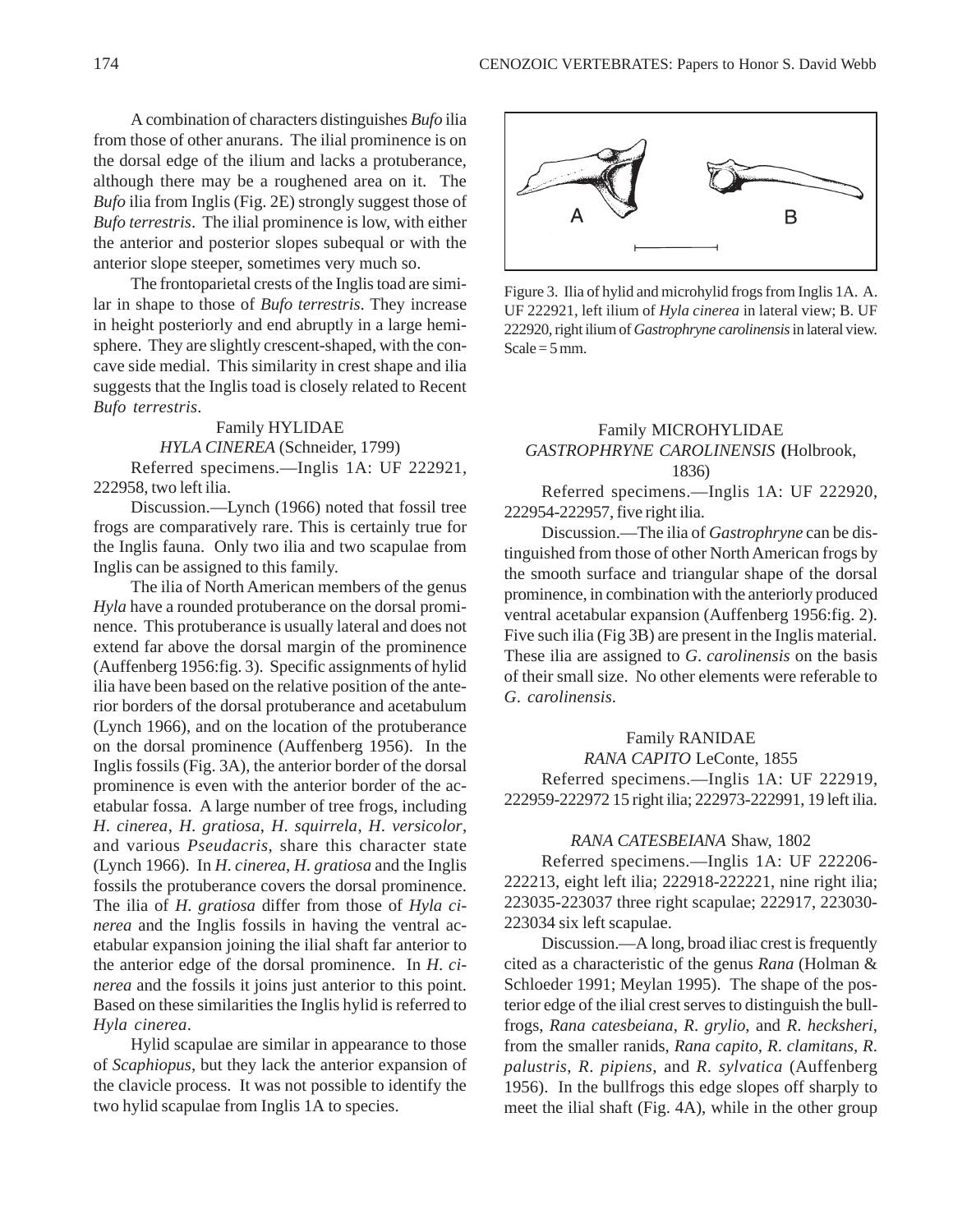

Figure 4. Ilia of ranid frogs from Inglis 1A. A. UF 222918, right ilium of *Rana catesbeiana* in lateral view; B. UF 222919, right ilium of *Rana capito* in lateral view. Scale = 10 mm.

the slope is more gentle (Fig. 4B). In both of these groups the dorsal margin of the ilial crest is a gentle curve until it meets this sloping portion. In *R*. *capito,* the slope to the ilium forms a smooth curve continuous with the ilial crest.

The Inglis fauna includes two types of ranid ilia. The larger ones are of the bullfrog type, with a steep posterior slope on the ilial crest (Fig 4A). The smaller ones are identical to *Rana capito* in having the entire margin of the ilial crest a single smooth curve (Fig 4B). The only other North American ranid with an ilia crest similar to *R*. *capito* is *Rana virgatipes*. In this species only the subadults have a continuously curved margin on the dorsal crest. Adults are more similar to the *Rana pipiens* group with an angle present in the outline of the ilial crest where it begins the descent to the ilial shaft. Thus, the Inglis ranid ilia exhibiting a smoothly curved margin to their ilial crest are best assigned to *Rana capito*. The larger ilia cannot be distinguished from those of either *Rana catesbeiana* or *Rana grylio*. The assignment of the Inglis bullfrog to *R*. *catesbeiana* is made on the basis of the scapulae.

Ranid scapulae differ from those of other North American frogs in their large size and in the relationship of the clavicle and coracoid processes. All ranid scapulae when examined in ventrolateral view have the coracoid process lying almost entirely behind the larger clavicle process (Fig. 5B). Close examination of size of the scapula and morphology of these two processes sug-

gest that two types of ranid scapulae can be recognized in the Inglis collection. The larger one has a clavicle process that is larger and a more convex medial margin. The smaller one has a smaller clavicle process with a less convex medial margin. I have assumed that the large ranid scapulae represent the same species as the large bullfrog ilia. The smaller scapulae can be assigned to *Rana capito*, to which they are very similar.

The shape of the articular surface of the coracoid process can distinguish the scapulae of the bullfrogs *Rana catesbeiana* and *Rana grylio*. In *R. grylio* this surface is elliptical; while in *R*. *catesbeiana* it is more crescent-shaped, being flat on one side. The bullfrog scapulae from Inglis are more similar to those of *R*. *catesbeiana* than to those of *R*. *grylio*. Thus, the Inglis bullfrog is assigned to the former.

#### DISCUSSION

### **PALEOECOLOGY**

The Inglis site probably represents a coastal savanna fauna (Webb 1978). Klein (1971) found that most of the large mammals present in the fauna are species that would be expected to inhabit a scrub-grassland ecotone. However, he noted the presence of tapir and capybara as evidence of mesic habitats. Although he did not discuss rodents in detail, he noted the presence of *Sigmodon* and *Lepus alleni* (the latter now restricted to more arid situations west of the eastern Gulf of Mexico), both of which live in fairly dry grassy regions. He also mentioned the presence of *Geomys*, the pocket gopher, which is restricted to well-drained soil by its burrowing habits.

The snakes indicate similar ecological conditions. Most of the fossil material represents xerically adapted



Figure 5. Scapula of *Rana catesbeiana* from Inglis 1A. UF 222917, left scapula in (A) dorsal and (B) ventral views. Scale  $= 5$  mm.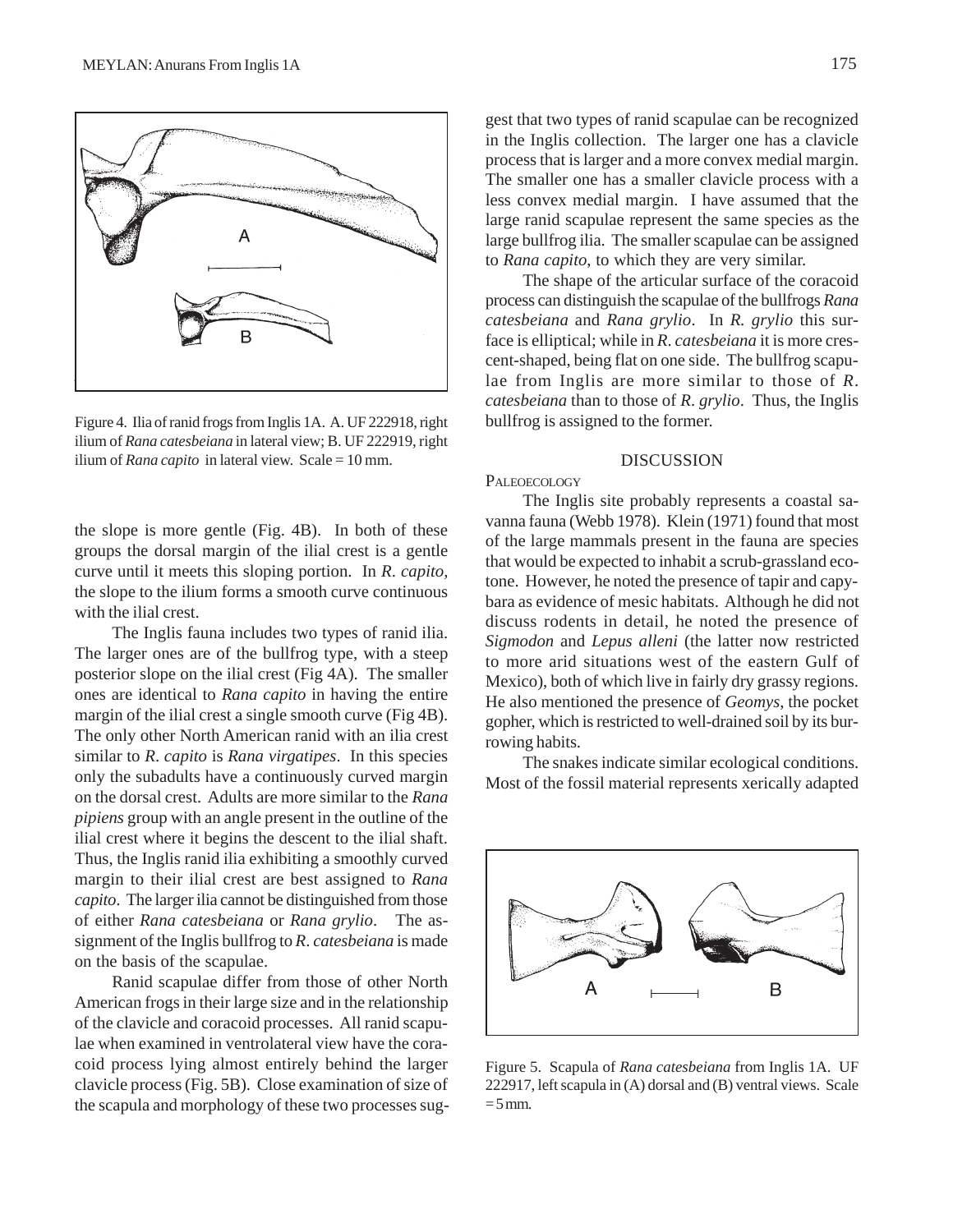

Figure 6. Size distributions of samples of three toads. The size distribution of the extinct toad, *Bufo defensor* from the late Pliocene of Inglis 1A (two separate estimates) is compared to that for two living toads: *Bufo terrestris* from the Ocala National Forest, Florida, and *Bufo hemiophrys* from northwestern Minnesota. Each size distribution is given as percent of the total sample made up by representatives of deciles of maximum body size for each species.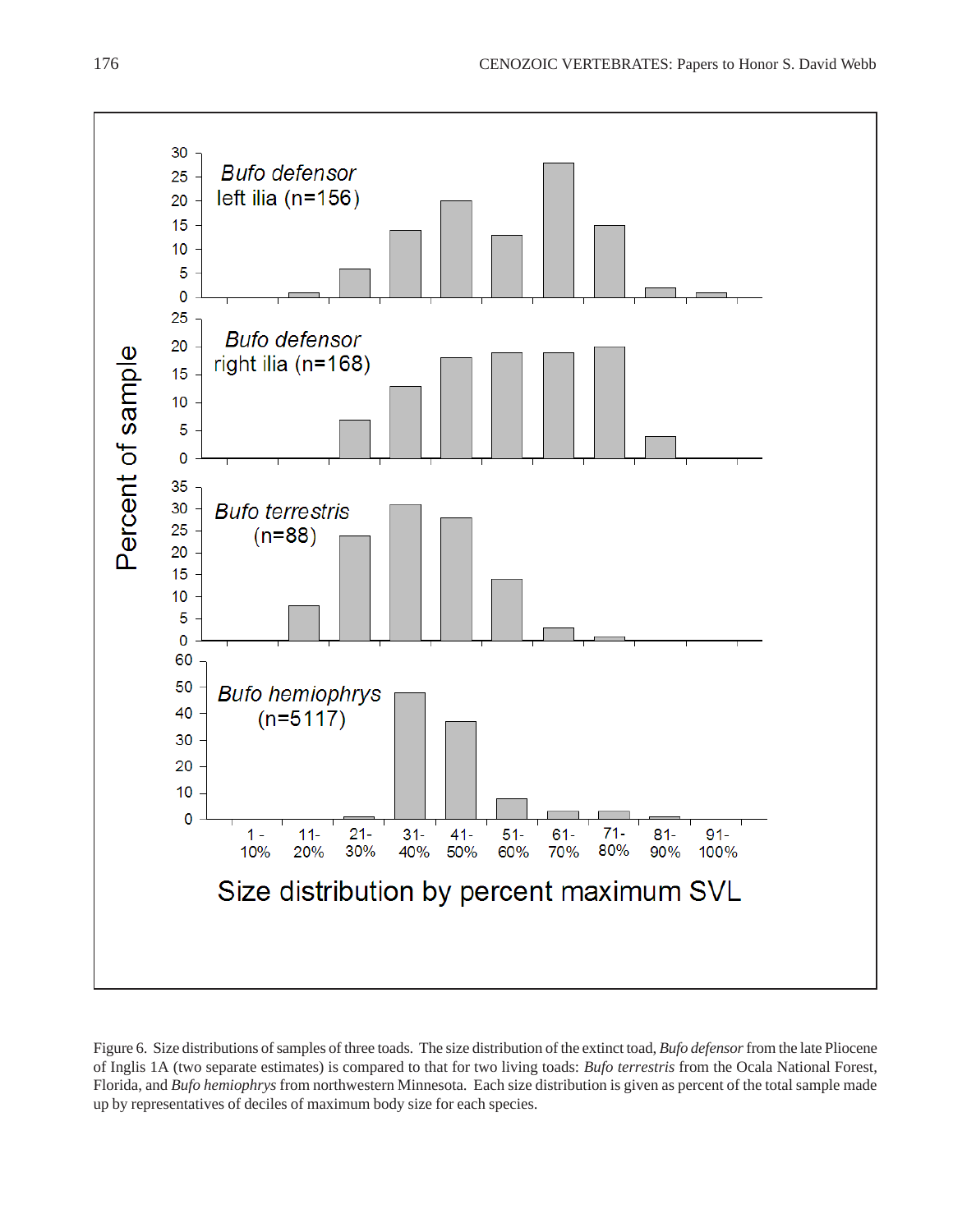genera such as *Crotalus*, *Masticophis*, *Coluber*, *Pituophis*, and *Heterodon*. Very little material represents mesically adapted genera such as *Nerodia* and *Thamnophis* (Meylan 1982). Similarly, the presence of the amphisbaenian *Rhineura* at the site (Meylan 1982) indicates well-drained soil, typical of a xeric community.

The evidence from the anurans corroborates these other data and further indicates that the Inglis fauna represents a xerically adapted community. The anuran fauna also suggests that some permanent water was present near the Inglis site, but it was probably a sinkhole pond rather then a marsh or swamp.

A minimum of 270 individual anurans were preserved in the Inglis fauna. Of these, 258 are from xerophyllic species. Their xeric adaptations consist mainly of behavioral avoidance of desiccation. *Gastrophryne*, *Bufo*, and *Scaphiopus* avoid desiccation by digging burrows of their own, while *Rana capito* accomplishes this same end in Florida by inhabiting gopher tortoise burrows. The only Inglis species that require mesic or hydric habitats are *Hyla cinerea* and *Rana catesbeiana*. The remains of large *R*. *catesbeiana* in the Inglis fauna is an indication that some permanent water was close to the Inglis site during its formation.

A consideration of the size classes of *Bufo* preserved in the Inglis fauna suggests that individuals of this genus were trapped in the sinkhole as they were migrating to or from breeding sites. This may be true for some of the other anurans as well, but small sample sizes preclude testing.

A size class distribution for the Inglis fossil *Bufo* was made possible by determining the relationship of snout-vent length (SVL) to acetabular fossa height (AFH) for a composite of 17 individuals representing six species of *Bufo*. The relationship was found to be linear, AFH=0.0413 (SVL) + 0.774 (r=0.905). Using this equation a snout-vent length corresponding to 156 left and 168 right fossil ilia was determined. Population size distribution, by deciles of maximum snout-vent length for the two sets of Inglis fossil ilia (right and left), was compared to size distributions for Recent *Bufo terrestris* and *Bufo hemiophrys* populations (Fig. 6). The *Bufo terrestris* sample was obtained from 88 individuals cantrapped in the Ocala National Forest, Marion County, Florida, during 1976 and 1977. The *Bufo hemiophrys* data are extracted from a large sample collected in northwestern Minnesota (Tester & Breckenridge 1964:fig. 2). Both of these samples consist of resident populations rather than breeding aggregations.

In the Inglis samples, a majority of the toads are larger than one-half the maximum size. For the two Recent populations the majority of toads are between one-third and one-half maximum size. Thus, the Inglis sample includes more mature toads than would be expected in a resident population of *Bufo*. This suggests that the Inglis sample does not represent a local resident population. Although the presence of numerous small individuals indicates that a local population existed in proximity to the site, the preponderance of adults suggests that numerous mature individuals were trapped during migrations to and from breeding sites.

#### FAUNAL RELATIONSHIPS

The six anuran species present in the Inglis 1A fauna are either extant or closely related to extant species. A large majority are xeric adapted. An older anuran fauna from the Miocene Thomas Farm locality consists of at least 11 taxa, nine of which are extinct. Among these is *Proacris*, a now extinct genus. The Thomas Farm frog fauna includes mostly hylids and ranids (9 of 12 taxa), which can be considered more mesophylic rather than xerophilic forms.

Between the early Miocene and late Pliocene the anuran fauna of Florida approached its modern state. If the Inglis fauna is representative of Florida in the latest Blancan, it suggests that at least the xeric elements of Florida's modern frog fauna were well established by that time.

### ACKNOWLEDGEMENTS

This paper was originally written in 1978 for a "Biology of Amphibians" course taught by Marty Crump. Dave Webb read and commented on the paper at that time and encouraged me to put it into shape for publication. My apology to Dave for taking so long. The paper has also benefited from reviews by Walt Auffenberg, J. Alan Holman, and Dick Franz; preparation for publication has been supported by Eckerd College. Roberta McKendry retyped the manuscript; Ryan Argo prepared the skeletal illustrations.

### LITERATURE CITED

- Auffenberg, W. 1956. Remarks on some Miocene anurans from Florida, with a description of a new species of *Hyla*. Breviora, 52:1-11.
- Auffenberg, W. 1957. A new species of *Bufo* from the Pliocene of Florida. Quarterly Journal of the Florida Academy of Sciences, 20(1):14-20.